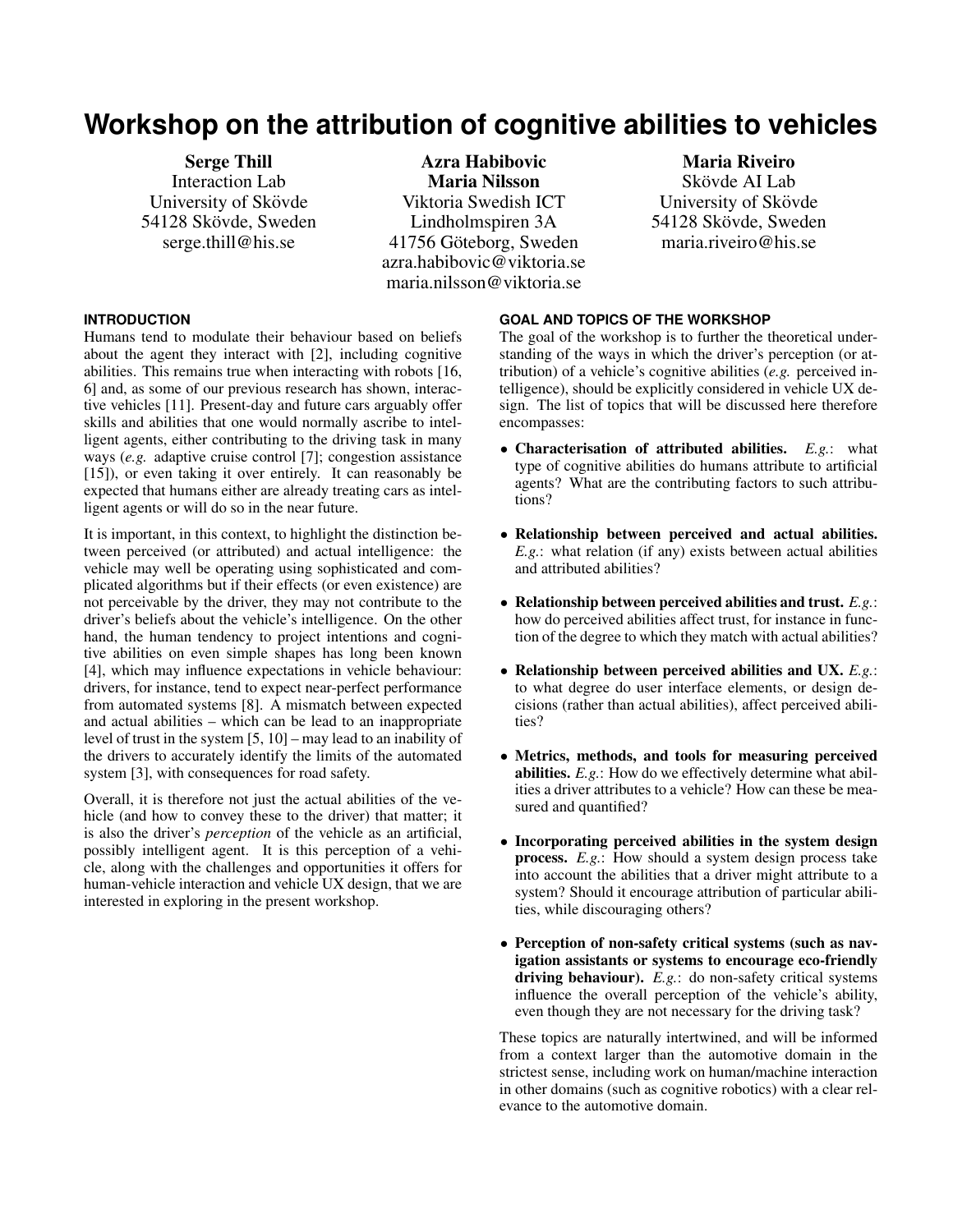| Time slot Activity                                                                                 |                                                                                                                                                                                                                                                                                                                                |
|----------------------------------------------------------------------------------------------------|--------------------------------------------------------------------------------------------------------------------------------------------------------------------------------------------------------------------------------------------------------------------------------------------------------------------------------|
| $0:00 - 0:10$<br>$0:10 - 0:40$<br>$0:40 - 1:10$<br>$1:10 - 1:40$<br>$1:40 - 1:45$<br>$1:45 - 2:00$ | Workshop organiser's introduction<br>Presentation: Attribution of cognitive abilities<br>Presentation: Understanding and communicating intentions<br>Presentation: Trust in autonomous technology<br>Group work organisation<br>Coffee break<br>$2:00 - 3:15$ Group work<br>$3:15 - 4:00$ Roundtable discussion and conclusion |
|                                                                                                    |                                                                                                                                                                                                                                                                                                                                |

<span id="page-1-0"></span>Table 1. Workshop schedule

## **SCHEDULE**

Table [1](#page-1-0) shows the schedule breakdown. We plan a four hour schedule, and for convenience, we count time as starting from 0:00 (and running until 4:00). The workshop is divided into two parts: introductory presentations on the workshop themes followed by group work involving all participants. The purpose of the group work is to identify gaps in the current research landscape and directions for future research. We conclude the workshop with a roundtable discussion, led by the workshop organisers.

### **Introductory presentations**

The purpose of the introductory presentations is to set the scene for the group work, and to familiarise workshop participants with relevant research in areas beyond the automotive domain (*e.g.*, how humans interact with other intelligent agents (both artificial and natural), and what consequences this may have for the design of artificial agent.

#### **Group work**

Workshop participants are divided into three groups. Each group is given a theme based on the introductory presentations, and joined by one of the workshop organisers. Groups will explore application scenarios of human interaction with vehicles as artificial agents, and focus on the UX design consequences for their particular topic.

#### **Roundtable discussions**

The purpose of this roundtable discussion is to distill a unified take-home message from the group work and discussions of the workshop (see *"Intended outcomes"* below). It will discuss, in particular, the direction future research is heading, and identify the most important areas for current and nearfuture development.

#### **INTENDED OUTCOMES**

The workshop promotes understanding vehicles as artificial agents, and exploring the consequences that this has for UX design. This is a, to date, relatively unexplored topic [\[12,](#page-2-11) [11\]](#page-2-3), and the present workshop is perhaps the first to be dedicated to this topic in particular. There is therefore a strong potential for fostering new research avenues and collaborations in the present workshop. The workshop organisers will write a freely accessible report synthesising the outcome of the roundtable discussion in particular. This report will be made available on the workshop website [\[1\]](#page-2-12).

#### **ORGANISER BIOGRAPHIES**

Serge Thill is an associate professor of cognitive science at the University of Skövde, Sweden. He holds a Bachelor of Science (with Honours) in Cognitive Science from the University of Exeter, a Master in Informatics from the University of Edinburgh, and a PhD from the department of engineering at the University of Leicester. He joined the University of Skövde in 2008, first as a post-doc, then as a senior lecturer, and, since January 2014, in his current role.

Thill currently heads the Interaction Lab research group at the school of informatics. His main research interests are in natural and artificial cognition, in particular as manifested in the interaction between such agents. He sees intelligent, adaptive, or autonomous vehicles as a particular example of artificial agents.

He has co-authored the EU FP7 integrated project "DREAM" (www.dream2020.eu) on robot-enhanced therapy for children with autism spectrum disorder. He co-coordinates (with Tom Ziemke) the Swedish research initiative "AIR", on action and intention recognition between humans and automated technology (including automated vehicles, see [\[9\]](#page-2-13)) in shared physical spaces and has been/is the PI for two projects (CARS and TIEB), funded nationally, that directly deal with the perceived intelligence of vehicles [\[11,](#page-2-3) [13,](#page-2-14) [14\]](#page-2-15).

Azra Habibovic is senior researcher within Cooperative Systems at Viktoria Swedish ICT. She holds a PhD in Vehicle Safety Systems (2012) and a MSc in Electrical and Electronics Engineering (2006), both from Chalmers University of Technology, Sweden.

Azra's research focuses on the improvement of traffic safety by means of automation and connectivity. Before joining Viktoria, she has been working on methods for real-world data analysis, and specification of requirements for active safety systems addressing vulnerable road users.

At Viktoria, Azra is involved in both national and international research projects concerning e.g., system evaluation from user perspective, interface design for improved interaction between pedestrians and automated vehicles, and safety concepts and strategies based on wireless communication for road tunnels. Several of these projects are either directly or indirectly addressing the topic of the perceived intelligence of vehicles as a tool to improve traffic safety and energyefficiency.